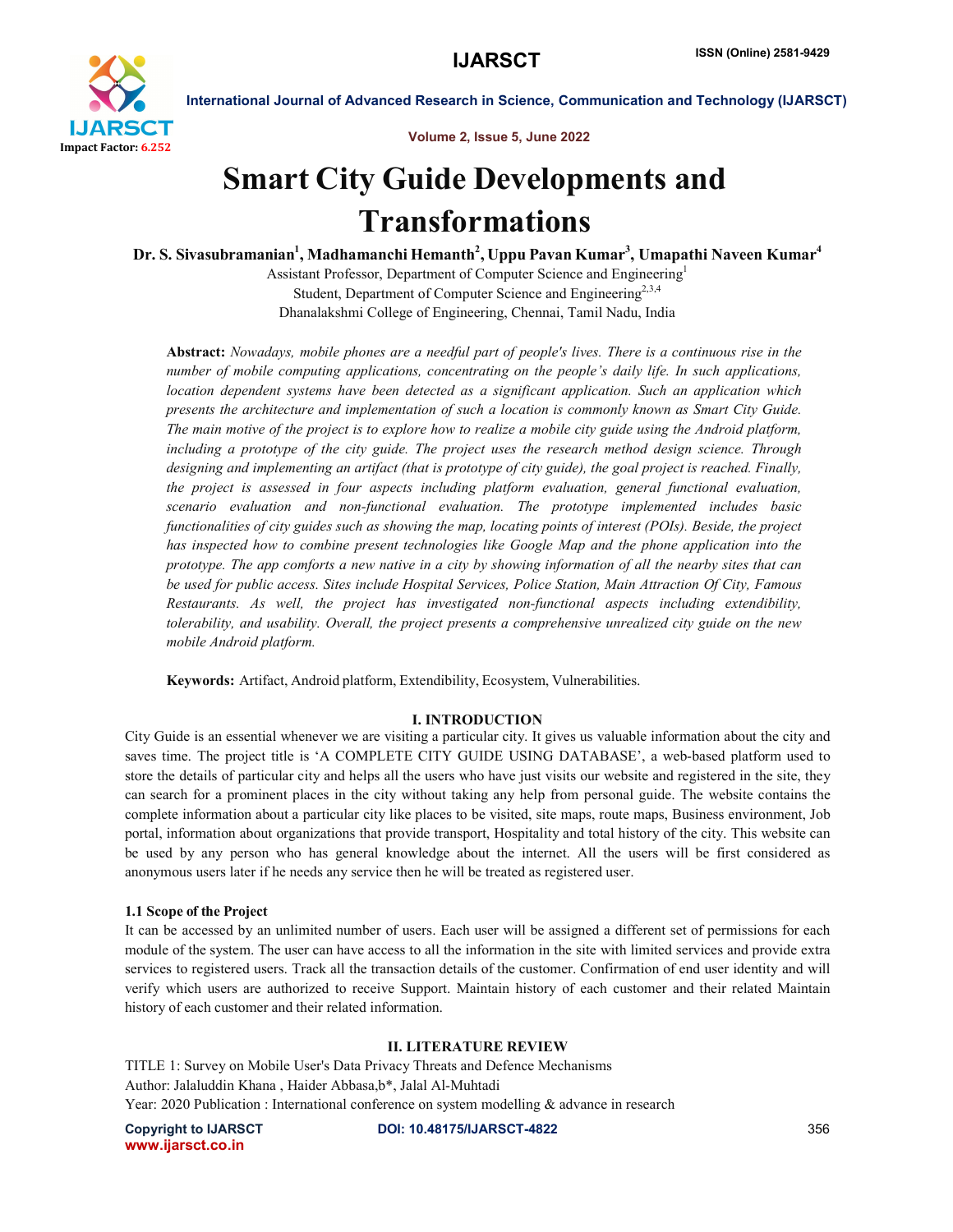

#### Volume 2, Issue 5, June 2022

#### **Concept**

Nowadays, mobile devices have become an integral part of our daily life. These have proven to be an advantageous scientific invention that fills personal and business needs in a very efficient manner. In this era, the availability of mobile services has significantly increased because of the rich variety of mobile devices and essential applications provided by mobile device manufacturers. At the same time, numerous mobile security issues and data privacy threats are challenging both manufacturers and users.

### Problem Identification

Therefore, mobile devices are an ideal target for various security issues and data privacy threats in a mobile ecosystem. In this paper, we provide a brief survey of the security challenges, threats, and vulnerabilities of a mobile ecosystem. Furthermore, we discussed some key points required to ensure mobile security and defend against data privacy threats.

#### Knowledge Gained

Mobile Security; Malware; Data Privacy; Threats and Vulnerabilities

#### Work Done

The emphasis of the discussion is, strong protection and the restriction of malicious activity at the application developer end, application stores end, and operating system and mobile device manufactures end by preventing the user from using non-recommended applications (which may be malicious) and considering biometric features for the authentication of real users in the mobile devices. Also briefly discussing the defence mechanisms that are considered to be a relatively better approach for securing personal and business related data or information in the mobile devices.

#### GAP

Mobile device applications offer a level of convenience that the world never before considered. At any location (home, office, hotel, playground, road, parking, museum, travelling in different countries, or anyplace in the world), any mobile user can use applications to fulfil their daily needs, including communicating, buying, searching, making payments, selling, entertainment, and finding general information. This extreme level of comfort has brought with it an extreme number of security risks.

# TITLE 2: THE SMART CITY INFRASTRUCTURE DEVELOPMENT & MONITORING Author: Mahmoud AL-HADER, Ahmad RODZI

Year:2014 Publication : International conference on system modelling & advance in research

# Concept

The smart city infrastructure is the introductory step for establishing the overall smart city framework and architecture. Very few smart cities are recently established across the world. Some examples are: Dubai, Malta, Kochi (India), Singapore. The scope of these cities is mainly limited to construct a technology park converting the industrial real estate to state of the art information technology using the evolution in the telecom and IP networks including insignificant asset management automation system.

#### Problem Identification

The development background is to create an operational platform that would manage the power consumption and operational resources in order to reduce the overall running operational cost.

#### Knowledge Gained

Smart Infrastructure, GIS, Smart City, Geopsatial application, Infrastructure Development, Infrastructure Monitoring.

# Work Done

Copyright to IJARSCT DOI: 10.48175/IJARSCT-4822 **357** www.ijarsct.co.in This paper will debate the smart infrastructure development framework and the surveying positional accuracy of locating the assets as a base of the smart city development architecture integrated with all the facilities and systems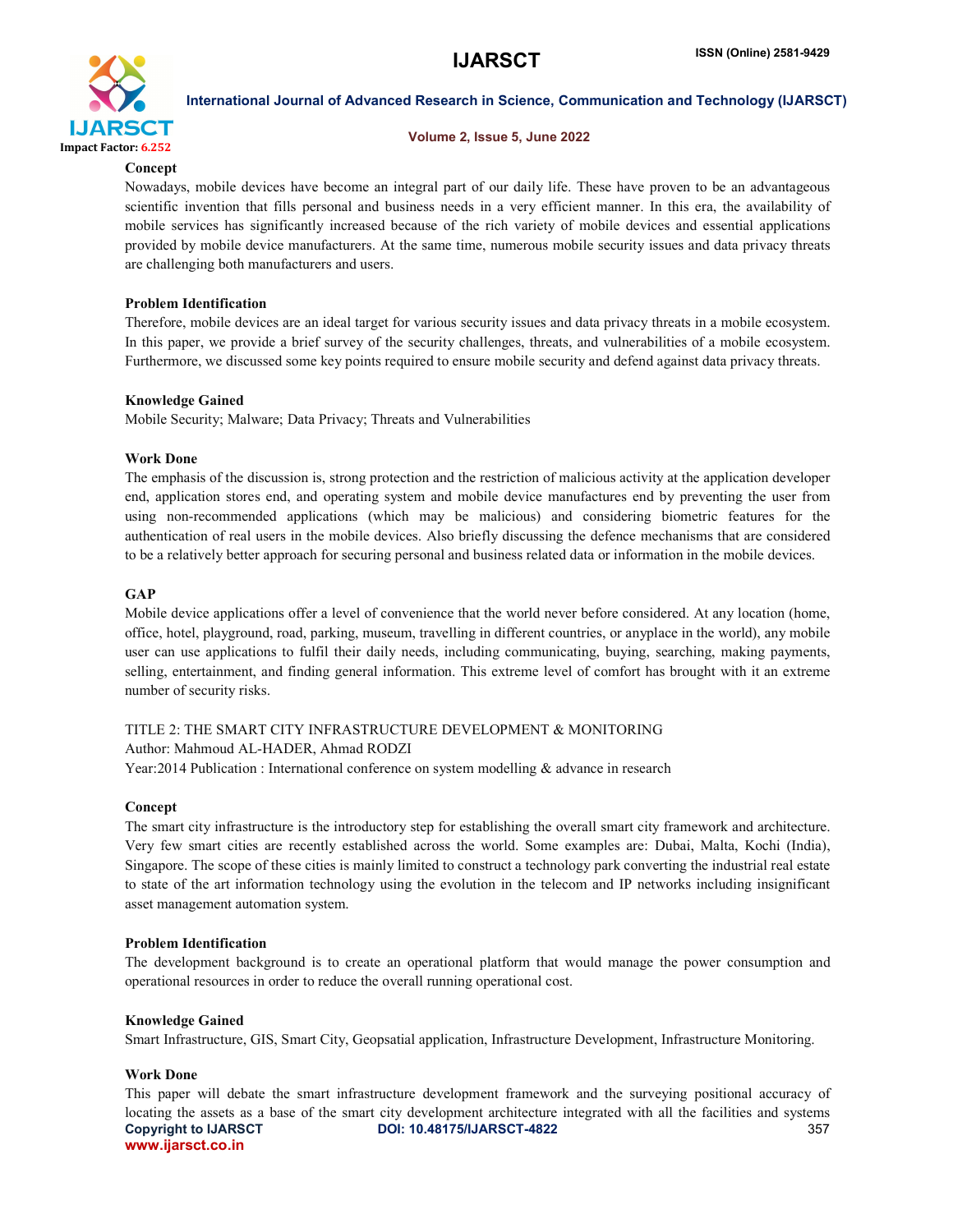

# Volume 2, Issue 5, June 2022

related to the smart city framework. The paper will discuss also the main advantages of the proposed architecture including the quantifiable and non-quantifiable benefits.

# Gap

In order to provide a high level advisory services on emerging the smart state issues and trends. The potential in the master real estate developers are the scale of the projects and the huge man power that they are utilizing in their real estate development projects. Accordingly they are building several cities across the world. Due to these wide range real estate development activities, a detailed study of the existing systems with all associated database engines and business platforms are need to be tackled.

TITLE 3: Smart healthcare: making medical care more intelligent Author: ShuoTian, WenboYang, Jehane Michael Le Grange Peng Wang Wei Huang Zhewei Ye. Year: 2019 Publication : International conference on system modelling & advance in research

# Concept

With the development of information technology, the concept of smart healthcare has gradually come to the fore. Smart healthcare uses a new generation of information technologies, such as the internet of things (loT), big data, cloud computing, and artificial intelligence, to transform the traditional medical system in an all-round way, making healthcare more efficient, more convenient, and more personalized.

# Problem Identification

Smart healthcare uses a new generation of information technologies, such as the internet of things (loT), big data, cloud computing, and artificial intelligence, to transform the traditional medical system in an all-round way, making healthcare more efficient, more convenient, and more personalized.

# Knowledge Gained

Smart healthcare, Informatization, Health management, Surgery, Clinical decision,Smart equipment, Personalization, Hospital management, Internet of things

# Work Done

We first list the key technologies that support smart healthcare and introduce the current status of smart healthcare in several important fields. Then we expound the existing problems with smart healthcare and try to propose solutions to them. Finally, we look ahead and evaluate the future prospects of smart healthcare.

# Gap

And smart healthcare incorporating a new generation of information technology has emerged. Smart healthcare is not just a simple technological advancement, but also an all-round, multi-level change.

# TITLE 4: Smart healthcare: making medical care more intelligent

# Author:ShuoTian, WenboYang, Jehane Michael Le, Grange Peng Wang Wei Huang Zhewei Ye.

# Year: 2019

Publication : International conference on system modelling & advance in research

# Concept

With the development of information technology, the concept of smart healthcare has gradually come to the fore. Smart healthcare uses a new generation of information technologies, such as the internet of things (loT), big data, cloud computing, and artificial intelligence, to transform the traditional medical system in an all-round way, making healthcare more efficient, more convenient, and more personalized.

www.ijarsct.co.in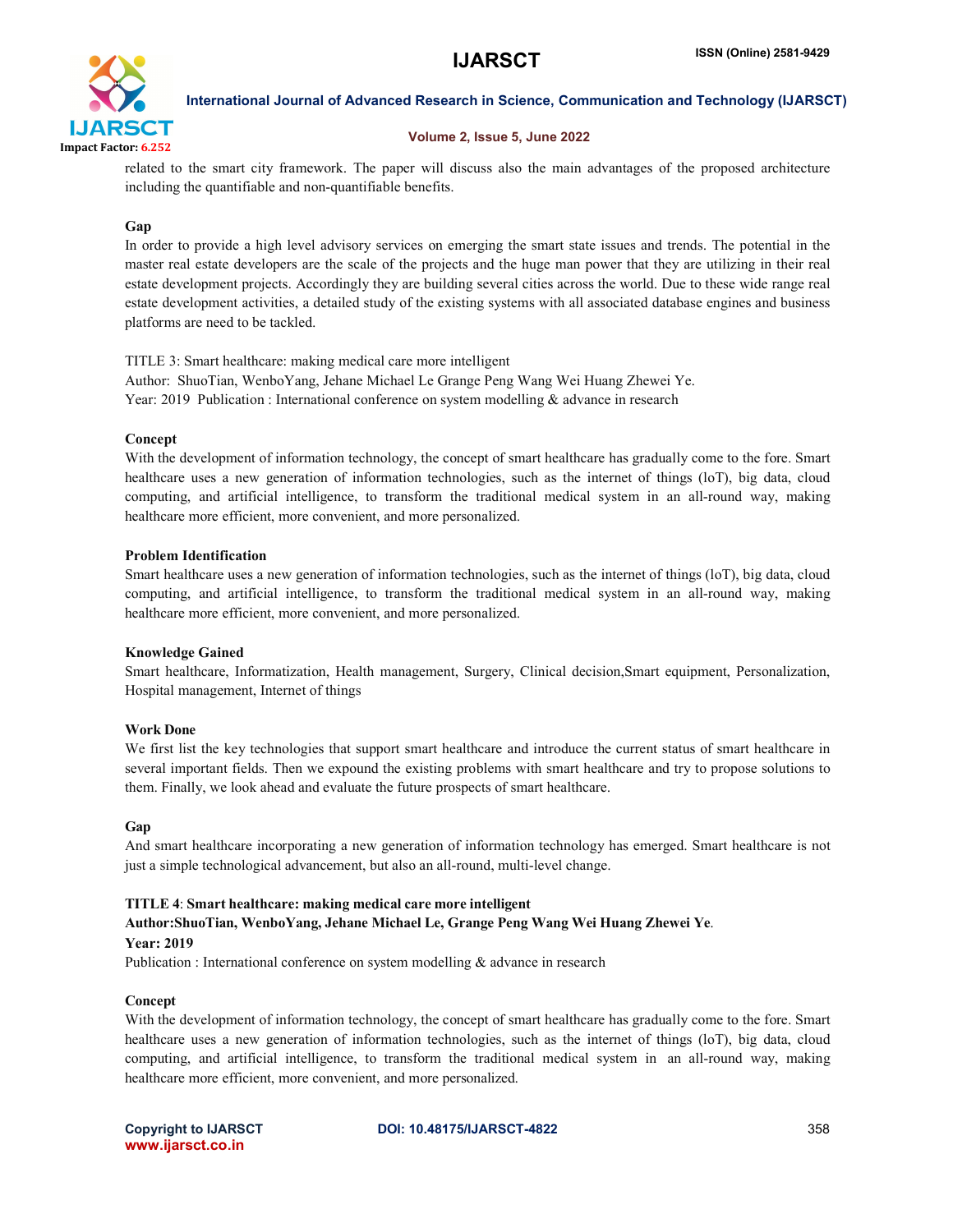

### Volume 2, Issue 5, June 2022

# Problem Identification

Smart healthcare uses a new generation of information technologies, such as the internet of things (loT), big data, cloud computing, and artificial intelligence, to transform the traditional medical system in an all-round way, making healthcare more efficient, more convenient, and more personalized.

# Work Done

We first list the key technologies that support smart healthcare and introduce the current status of smart healthcare in several important fields. Then we expound the existing problems with smart healthcare and try to propose solutions to them. Finally, we look ahead and evaluate the future prospects of smart healthcare.

# Gap

And smart healthcare incorporating a new generation of information technology has emerged. Smart healthcare is not just a simple technological advancement, but also an all-round, multi-level change.



# 3.1 Module Description

- Smart City Guide
- Find destination location
- Tourism And City Guide
- Main information about smart cities

# 3.2 Smart City Guide

Smart city is defined by IBM as the use of information and communication technology to sense, analyse and integrate the key information of core systems in running cities. At the same time, smart city can make the information about main attraction of the city, hospital services, emergency contact numbers, famous restaurants of that city.

# 3.3 Find Destination Location

This Project in Java provides info regarding the various aspects of city such as tourism, institutes, industry, geographical maps, ATM locations, etc. The implementation of this project solves most of the problems a new visitor faces while coming to a new city.

www.ijarsct.co.in

Copyright to IJARSCT DOI: 10.48175/IJARSCT-4822 **359**